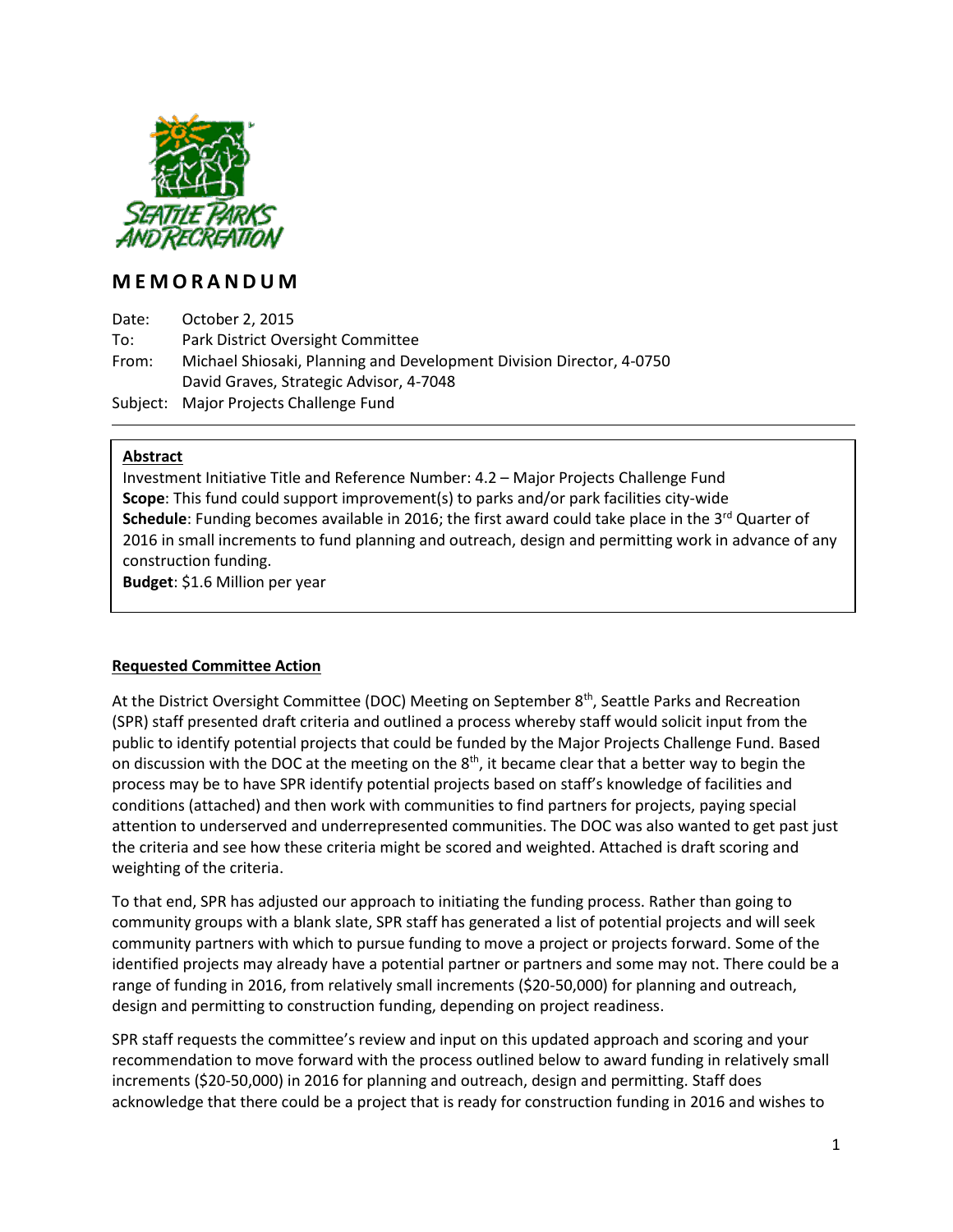retain the flexibility to recommend awarding a larger amount for construction. Any project that receives funding in 2016 would be expected to meet the criteria and the scoring would be a way to prioritize the projects and funding.

#### **Staff Recommendation (if applicable)**

Again, based on our discussions on the 8<sup>th</sup>, SPR staff recommends using the previously presented draft criteria and attached scoring as the basis for screening any requests for funding to be awarded in 2016.

#### **Investment Initiative Description and Background**

During our discussions on September 8<sup>th</sup>, questions were asked regarding SPR's knowledge of potential projects and what would qualify as a "major project", and about scoring and weighting of criteria. In response to the DOC's questions:

- SPR staff has generated an initial list of potential list of sites and/or facilities in need of improvement that may be eligible for funding. Some facilities have established groups of advocate(s) that SPR could partner with and some have even started to seek matching funds. Others have no identified group.
- "Major Project" remains a somewhat nebulous term but ideally it would be a significant upgrade, improvement or expansion of an existing facility beyond routine maintenance, i.e., replacement of a boiler or roof system wouldn't qualify. Dollar wise, the project should be in excess of \$2 million. SPR staff will present recent project examples to give the DOC a sense of what a "major" project might look like, both in budget and in scale.
- Finally, regarding scoring and weighting of the criteria, SPR staff has prepared a scoring sheet based on the draft criteria discussed on the  $8<sup>th</sup>$  in response to questions from the DOC. Included with the scoring is an Equitable Prioritization matrix which looks to census data on age, poverty level and other factors to help identify underserved and underrepresented populations within the City.

The timeline previously discussed is still the intended plan for rolling out the Major Projects Challenge Fund in 2016:

### **Major Project Challenge Fund – Proposed Timeline**

- **July – September 2015** Development of Draft Process and Criteria
- **August 2015**  Presentation to Division Directors
- **September 8, 2015** Presentation to District Oversight Committee
	- o Draft Screening Criteria
	- o Strategy for 2016
- **October 13, 2015** Presentation to District Oversight Committee
	- o Review initial potential project list and finalize screening criteria and strategy for 2016.
- **September – December 2015** Staff Development of outreach strategy and On-line materials
- **January – March 2016** Public Outreach (may include workshops or information sessions for potential proposals)
- **March 2016 – Proposal Letters Due**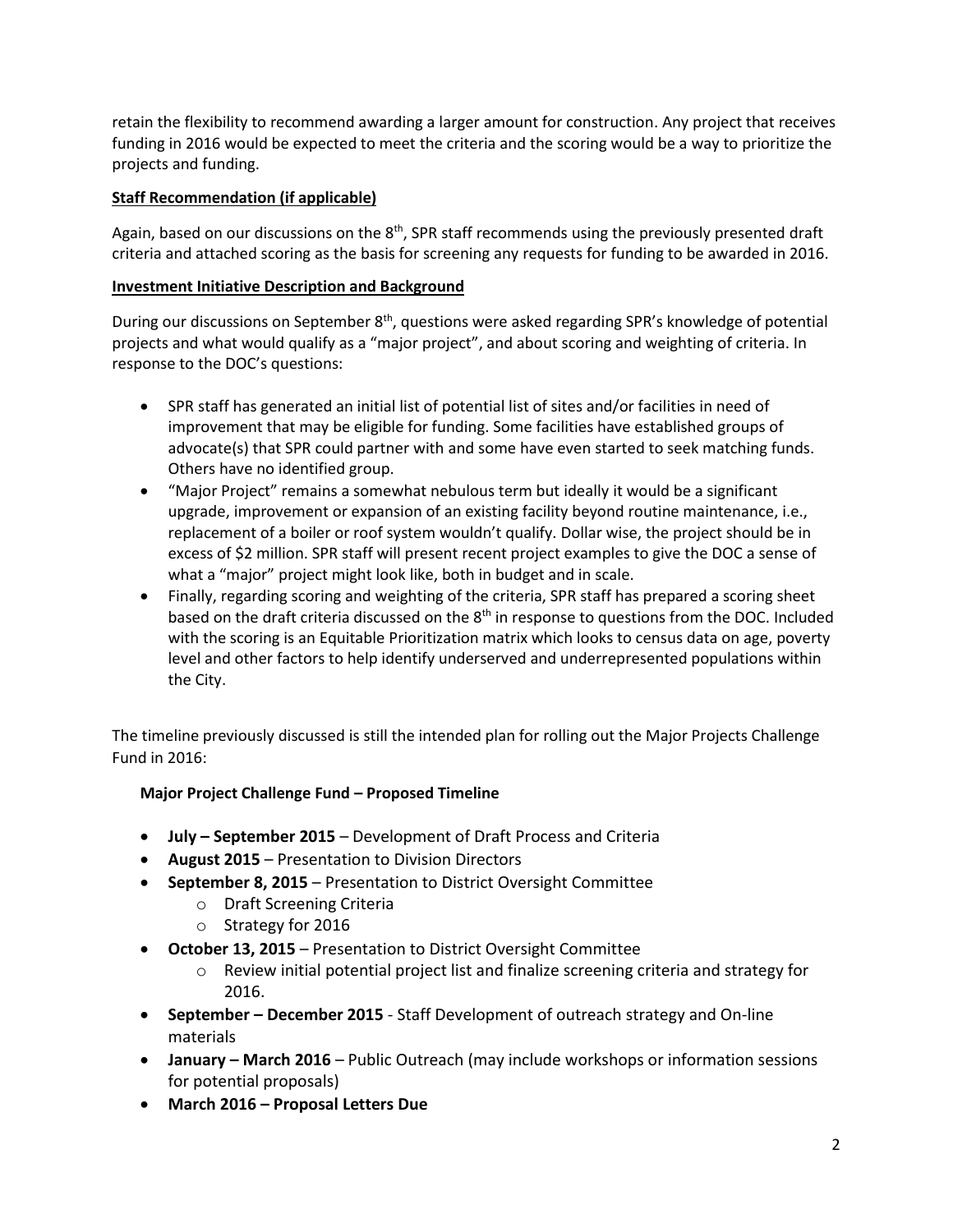- **April – May 2016** Staff review of applications
- **June 2016 –**District Oversight Committee review and recommendation to Superintendent
- **July 2016** Funds awarded to project. Projects will be managed by SPR.

To support the initial effort to launch fund, SPR would like to target \$300K in 2016 for planning and design funding, including \$100K for staff support to help applicant(s) get projects ready to submit for funding and identify matching dollars. The remaining \$1.3 million could be available if there is a construction ready project that meets the criteria or it could be rolled over to subsequent years. Any project that receives funding in 2016 would be expected to meet the previously presented criteria and the scoring would be a way to prioritize the projects and funding.

In 2017 and beyond, the fund would be focused more on construction of an identified project or projects which met the criteria and scored such that they were recommended for funding. The DOC's work in 2016 would focus on reviewing and making recommendations on funding requests.

#### **Key Issues**

The key issues of outreach and equity remain as noted in our previous briefing.

#### **Inclusive Outreach and Public Engagement Strategies or Implication**

As noted previously, the intent is to go beyond our standard outreach and meeting format to target outreach to the traditionally underserved and underrepresented communities.

#### **Budget and Financial Impacts**

The 2016 Budget is \$1.6 million.

SPR is recommending allocating \$300K in 2016 towards the following:

- \$200K for outreach, planning and design
- \$100K for staff support to help applicant(s) get projects ready to submit for construction funding and identify matching dollars in subsequent years.

Note: the Challenge Fund is in SPR's capital budget and therefore has continuing appropriation and therefore any unspent funds in 2016 would be available for a subsequent funding cycle.

#### **Additional Information**

David Graves, AICP Strategic Advisor Seattle Parks and Recreation [David.Graves@seattle.gov](mailto:David.Graves@seattle.gov) (206) 684-7048

#### **Project Web address (if applicable)**

Project website will be created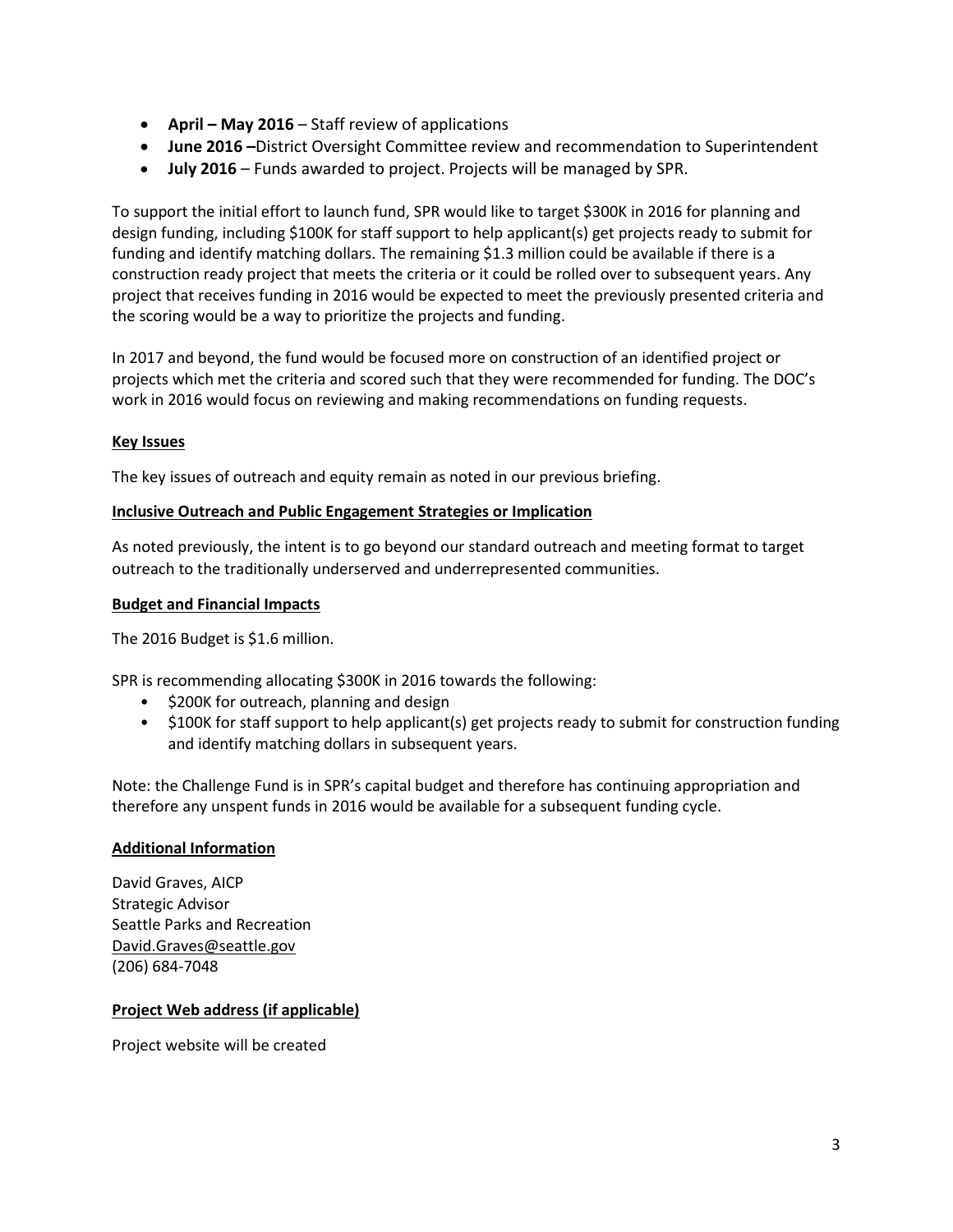## **Attachments/References**

- Potential Project List
- Major Projects Challenge Fund criteria and scoring (with attached Equitable Prioritization matrix)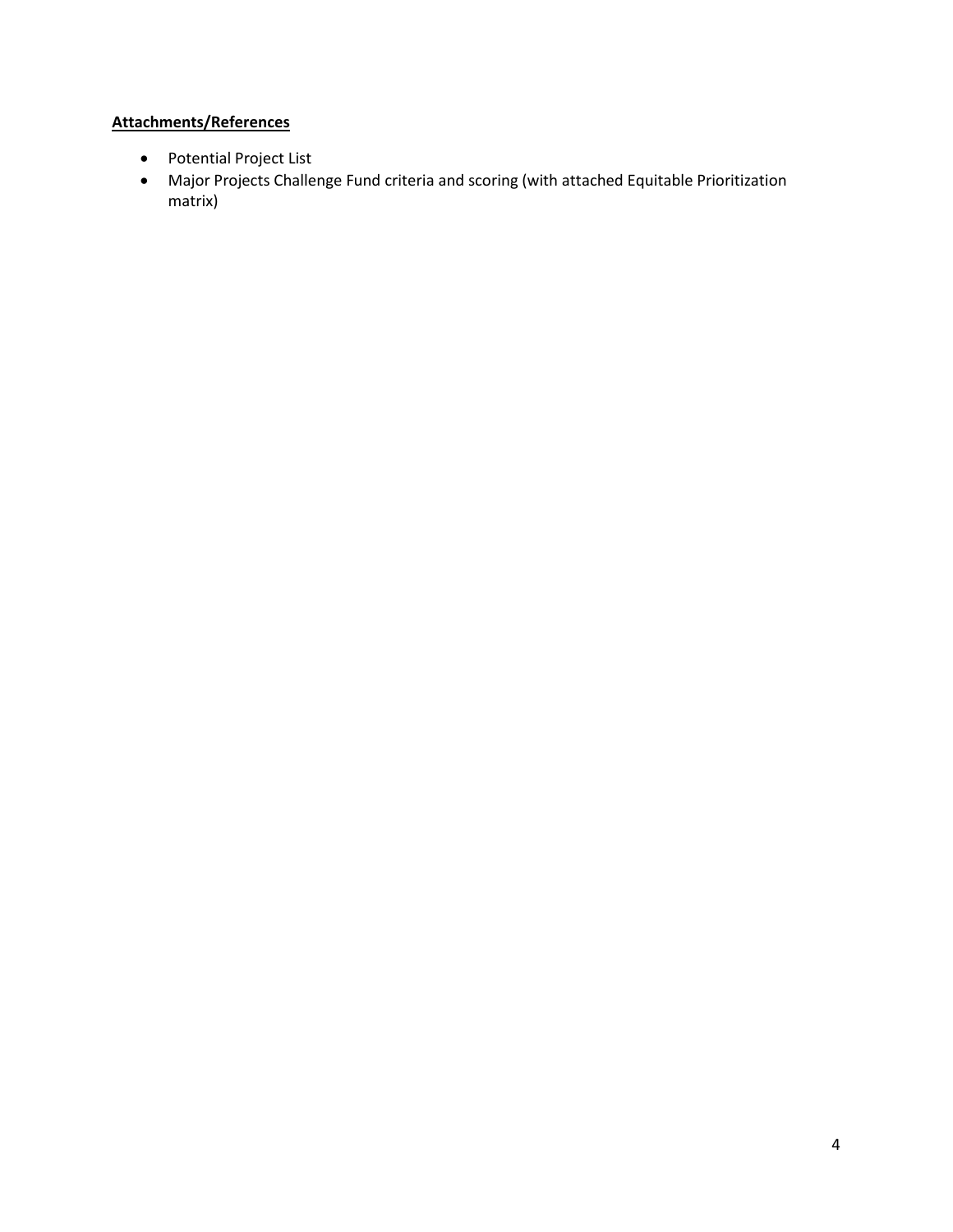

Park District Oversight Committee Major Projects Challenge Fund **DRAFT** Criteria – 09/01/2015 Updated 10/2/2015

## **Major Projects Challenge Fund**

\$1,600,000 per year Program category: Building for the Future

**Anticipated Key Outcome:** Renovated, expanded, or upgraded parks and park facilities, funded through a combination of City and community-generated funds

**Racial Equity Outcome(s)**: Develop a fair and equitable criteria resulting in the implementation of an inclusive process that ensures historically underserved and underrepresented communities will have opportunities to access this fund

**Current Situation:** The City is often asked to provide financial support to capital development or improvement projects that focus on parks and recreation, for which there is little or no City funding available, and interested communities don't have enough funding to cover the total cost of the project.

**Solution:** This Challenge Fund will provide City funding to leverage community-generated funding for renovation of parks and park facilities where other City funding is unavailable.

An annual competitive application process will prioritize projects with a parks and recreation mission, public access, leveraged non-City funds, and other pertinent criteria. A portion of funding will be allocated to assist diverse communities and organizations that lack resources for a match.

The purpose of the Major Project Challenge Fund is to provide a funding match, to fund a "major project" that is not otherwise covered by an identified Seattle Parks and Recreation (SPR) fund source. While not specifically defined, it is envisioned that a "major project" is a significant improvement or renovation to an existing SPR owned site or facility. It is not necessarily a collection of small project or a simple building repair such as a new roof. Merely being expensive doesn't necessarily make it a major project – it should significantly expand the life and usability of the subject facility such that it provides more opportunities for people to make use of the facility. The initial idea was that the money would go to one project every year or one project every other year, with some amount of money available for planning and design to get a project ready for construction that might be funded in part by a subsequent funding round. As noted in the language above, "[a] portion of funding will be allocated to assist diverse communities and organizations that lack resources for a match." However, it may be that the best use of the fund will be to support one or two significant improvement projects. Until SPR reviews the first round of requests for planning/design funding, it is hard to know. To that end, SPR would like to target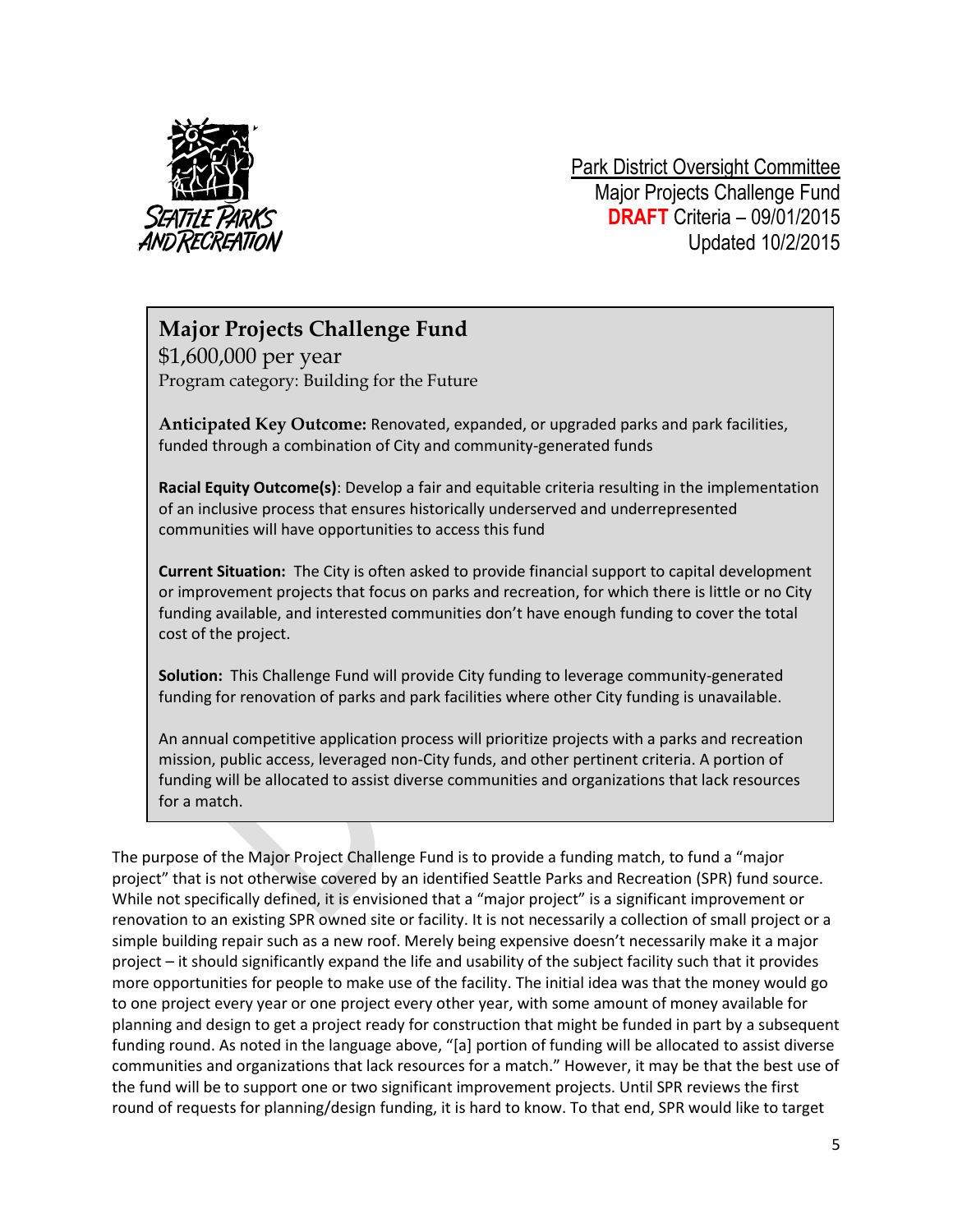\$300K in 2016 for planning and design funding, including \$100K for staff support to help applicant(s) get projects ready to submit for construction funding and help to identify matching dollars.

Included in the process will be some key strategies to mitigate historic and current barriers preventing access and opportunities by underserved and underrepresented communities. One of the most critical components of this process will be the outreach to underserved and underrepresented communities. The second critical component will be staff support to enable these communities to effectively navigate the application process. Third will be identification of the match; some communities may have easier access to dollars with which to provide a match. Other projects may not have any match or the match could be limited to volunteer hours or other in-kind services. Being creative on the type and timing of the match will be important to ensure equity across all project proposals. Finally, providing planning and design money in advance of funding a construction project will also be an important component of this process.

The following is an outline of how the application process could work in 2016. After several months of public outreach, consistent with the City's Inclusive Outreach and Public Engagement guide, a two page letter of intent/project proposal letter would be due to SPR. The idea is to initially require just a simple description of the proposal to make it easy for an applicant to apply for the funds. SPR staff would then have the opportunity to work with the applicant to refine the project, identify potential match source(s) and determine at least a rough order of magnitude cost for the project. It is unlikely that there is any project out there that will be ready to go to construction in 2016 so the focus of next year will likely be on planning and outreach, design and permitting.

#### **Major Project Challenge Fund – Proposed Timeline**

- **July – September 2015** Development of Draft Process and Criteria
- **August/September 2015**  Presentation to Division Directors and Parks RSJI Change Team
- **September 8, 2015** Presentation to District Oversight Committee
	- o Draft Screening Criteria
		- o Strategy for 2016
- **October 13, 2015** Presentation to District Oversight Committee
	- o Finalize screening criteria and strategy for 2016
	- o Present initial list of projects/facilities
- **September – December 2015** Staff Development of outreach strategy and On-line materials
- **January – March 2016** Public Outreach, including use of the IOPE. (may include workshops or information sessions for potential proposals)
- **March 2016 – Proposal Letters Due**
- **April – May 2016** Staff review of applications
- **June 2016 –**District Oversight Committee review and recommendation to Superintendent
- **July 2016** Funds awarded to project. Projects will be managed by SPR.

For the actual construction funding requests, there could be a longer two-step process that could begin with a letter of intent and then follow up with a formal application for those projects that were recommended to move forward based on their letter of intent. There would be a three to four month gap between the Letter of Intent and the actual funding application submittal to afford the applicant(s), potentially working with SPR staff to refine the proposal and prepare the full application. Then SPR staff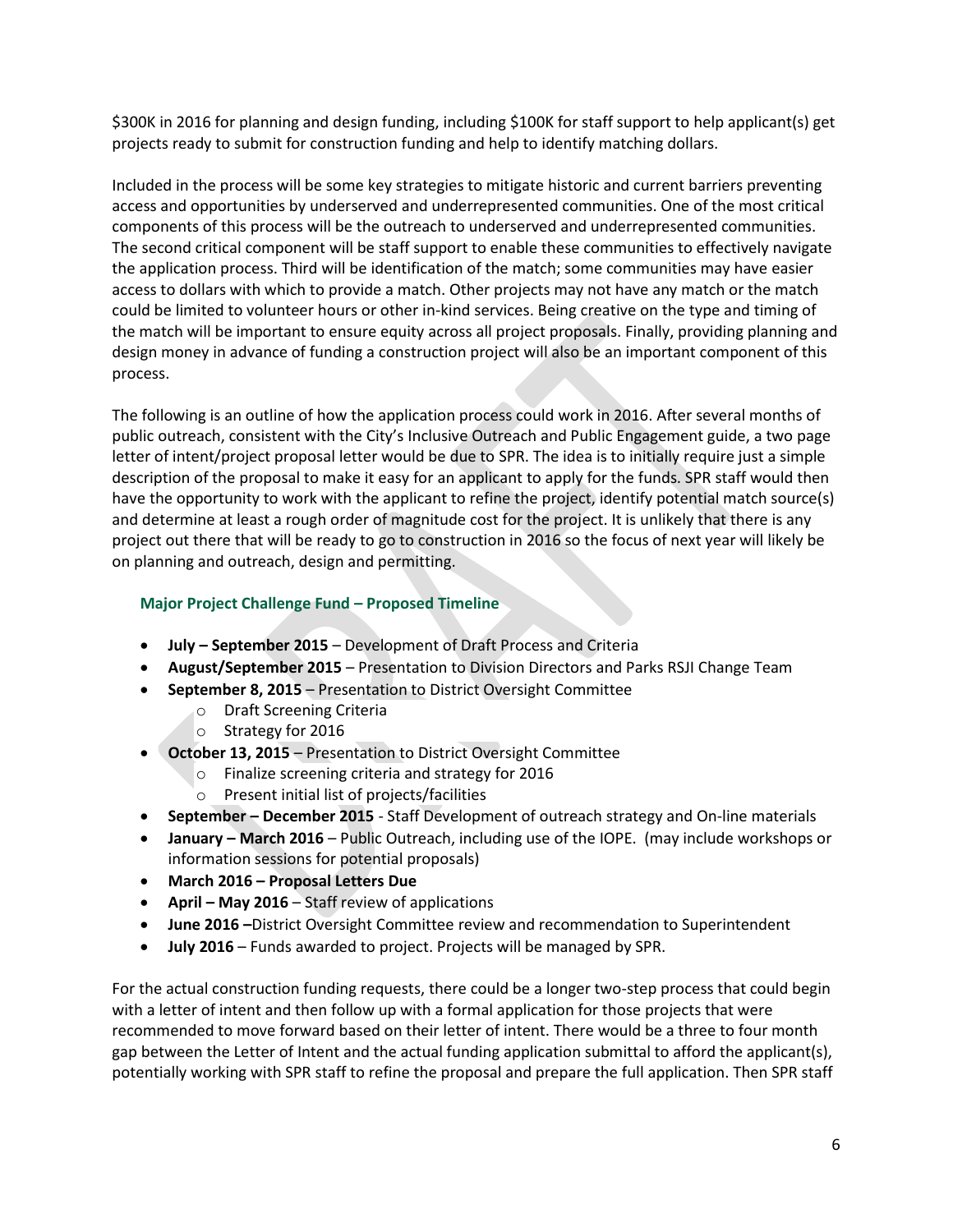would review the applications and make a recommendation to the District Oversight Committee as to which project(s) should be funded.

Based on all of the above, the following are the draft criteria by which SPR staff would screen the initial requests for planning and outreach, design and permitting funds.

#### **CRITERIA**

**a.** Is it on SPR owned property and/or a SPR owned facility?

*Rationale*: Since the funds come through the Park District, they should be spent directly on SPR property and/or an SPR owned facility. Also, SPR will manage the project.

**b.** Is it an identified capital need at a park or park facility that is lacking in funding; is it a large scale project that may be funded from a variety of public and private funding sources with a total construction cost estimated to be in excess of \$2 million? It should be a single project such as building renovation or expansion, or a facility improvement.

*Rationale*: There are other City funding sources such as the Neighborhood Matching funds available for smaller projects. The idea is that this funding should go to a significant project that improves or expands an existing facility. What is important is that the project be significant enough to provide long term value to the greater community.

**c.** What is the match? How does the project leverage or have the potential to leverage other resources through the actions of other public agencies, funding from public, private or philanthropic partners, and/or in-kind contributions of time and energy from citizen volunteers?

*Rationale*: For the actual construction phase of the project, the Major Project Challenge Fund should be leveraged with a 50% match but the match amount could be less and/or provided by other than a monetary match. Ideally, the applicant would be able to raise 50% (or more) of the project cost and the fund would fill the gap to bring the project up to 100% funding. There may be situations where there is significant community support for a project but the applicant doesn't have the resources and/or connections to provide the full 50/50 match. In those situations, this criterion is intended to be flexible in setting a target goal for a match, but not an absolute requirement. There may also be situations where the applicant is unable to identify any match. In those situations, it may be up to SPR staff to step in and help the community with the funding process. If no other funding sources are identified during the initial submittal, it will be incumbent on staff to work with the applicant on funding in advance of submitting the formal application.

For the initial phase of planning and design where SPR would make smaller amounts available in the range of \$20,000 – \$50,000 for planning and/or design work, there still should be some sort of match. The percentage and form of the match could be more flexible at this initial phase to get a project ready to apply for the larger construction amount.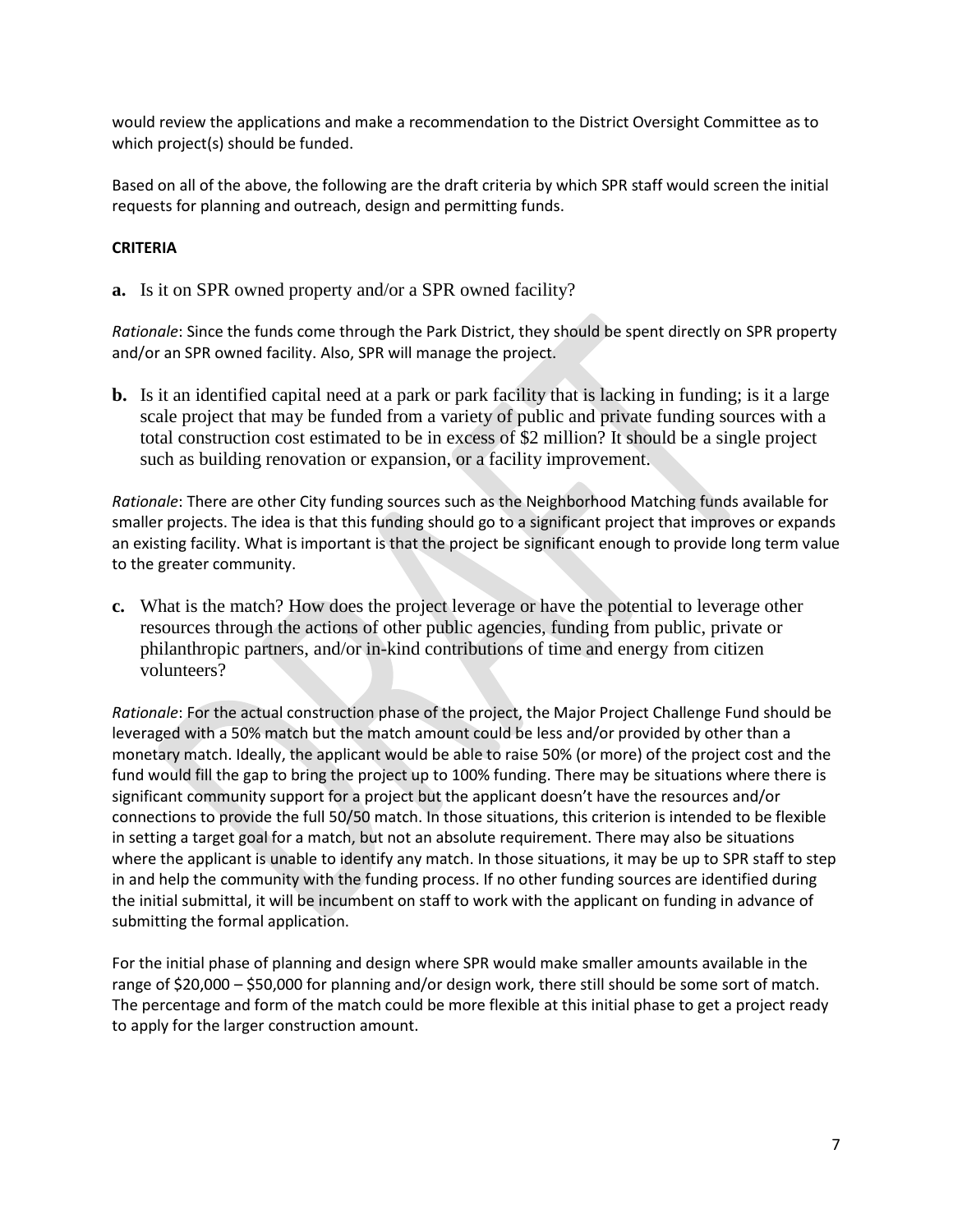**d.** Does the project demonstrate a high degree of community support or involvement as demonstrated through a public review process and/or is the project consistent with approved plans, such as a neighborhood, community council or other recent planning documents?

*Rationale*: We are looking to fill an established/identified need at a particular facility. Ideally the project would have been previously identified in some prior planning work done by Parks or another government agency, or the community through a community process. A newly identified need/project could be considered, but the proposal will likely have more support if the project fills a long standing gap/need.

**e.** Does the project serve an underserved community?

*Rationale*: Parks has a commitment to racial equity and social justice. This funding is an opportunity to target improvement(s) to SPR facilities in underserved communities where there is an identified need but no or limited funding sources. These areas deserve special consideration if our goal is to provide equal access to all. SPR staff will be working to ensure that all communities are aware of this funding program and are provided the resources necessary to identify projects and prepare a competitive application. SPR staff will work with underserved communities during the initial application stage to establish a recommended match that will be vetted by the oversight committee. The match could be other funding source(s) or something else such as donated services.

**f.** Does the proposal restore or significantly extend the life of a current park or facility?

*Rationale*: In keeping with the "fix it first" mantra of the Park District, we are looking for projects that make improvements to existing facilities. The purpose of this challenge funding is not to undertake new capital projects but to make improvements to or expansion of existing parks or facilities.

**g.** What potential effects does the project have on the City's maintenance and operating costs?

*Rationale*: We will want to see how the proposed improvement/expansion impacts our maintenance and operating costs at the subject facility. Part of the review of any proposal will be SPR staff determination of potential added facility costs. SPR staff is better suited than any awardee to undertake this detailed analysis and it should be part of the proposal/application review. That said, the initial funding request should include a rough order of magnitude of the additional maintenance and operating costs of an improved/expanded facility; i.e., what are existing costs and what are costs anticipated to be with the expanded or renovated facility. These costs could shift as a design evolves and thus just serve as a baseline in reviewing any proposed application.

**h.** What is the overall benefit of the project to the community?

*Rationale*: We will want to see the project and hence the expenditure benefit as many people as possible.

Based on the above, see the attached matrix for potential scoring of the criteria.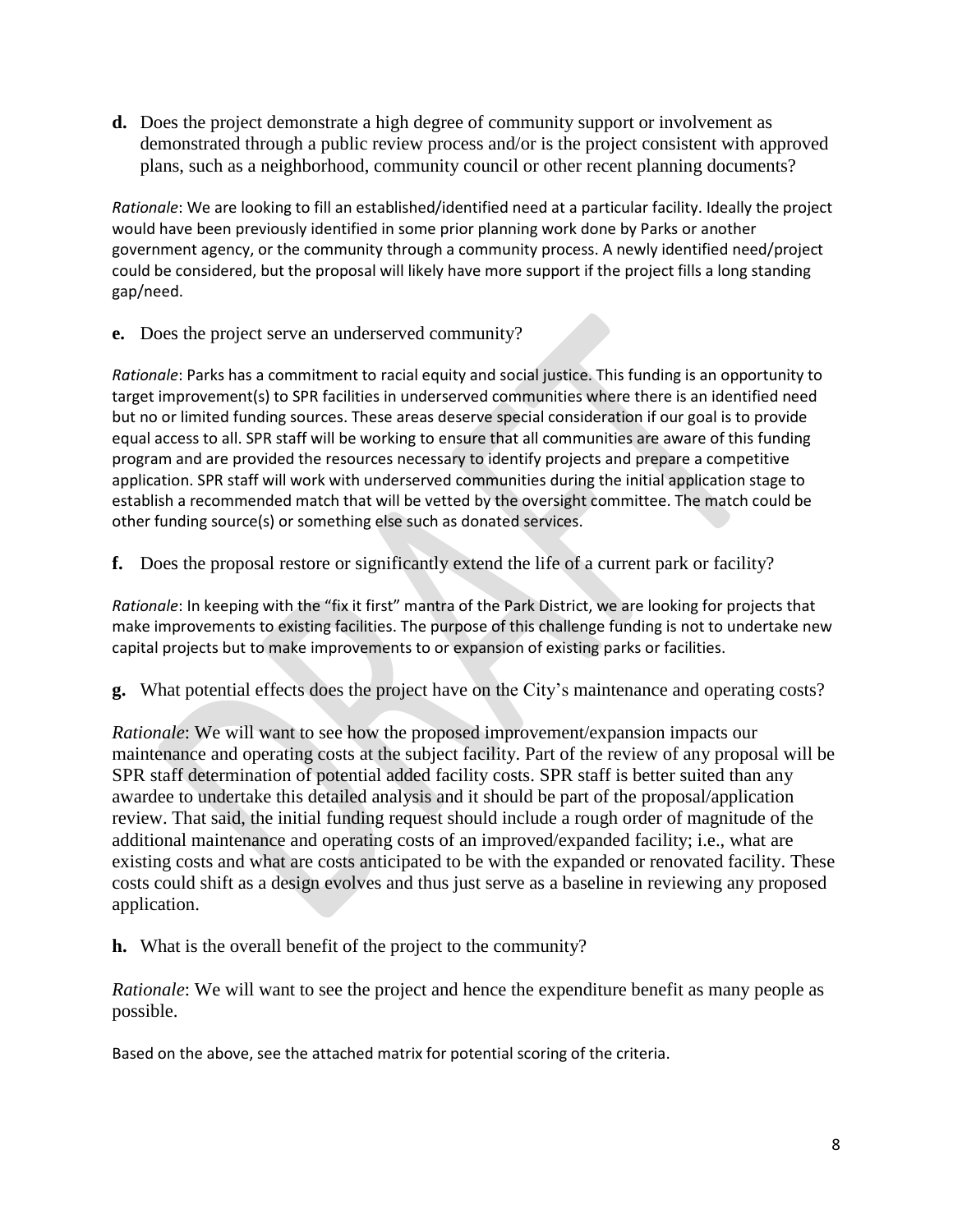**Post-award and assessment of process**: Parks staff will assess the first year of the process and evaluate whether or not the key outcomes have been achieved, propose changes and modifications to the criteria and process as appropriate and present a summary report to the Parks District Oversight Committee.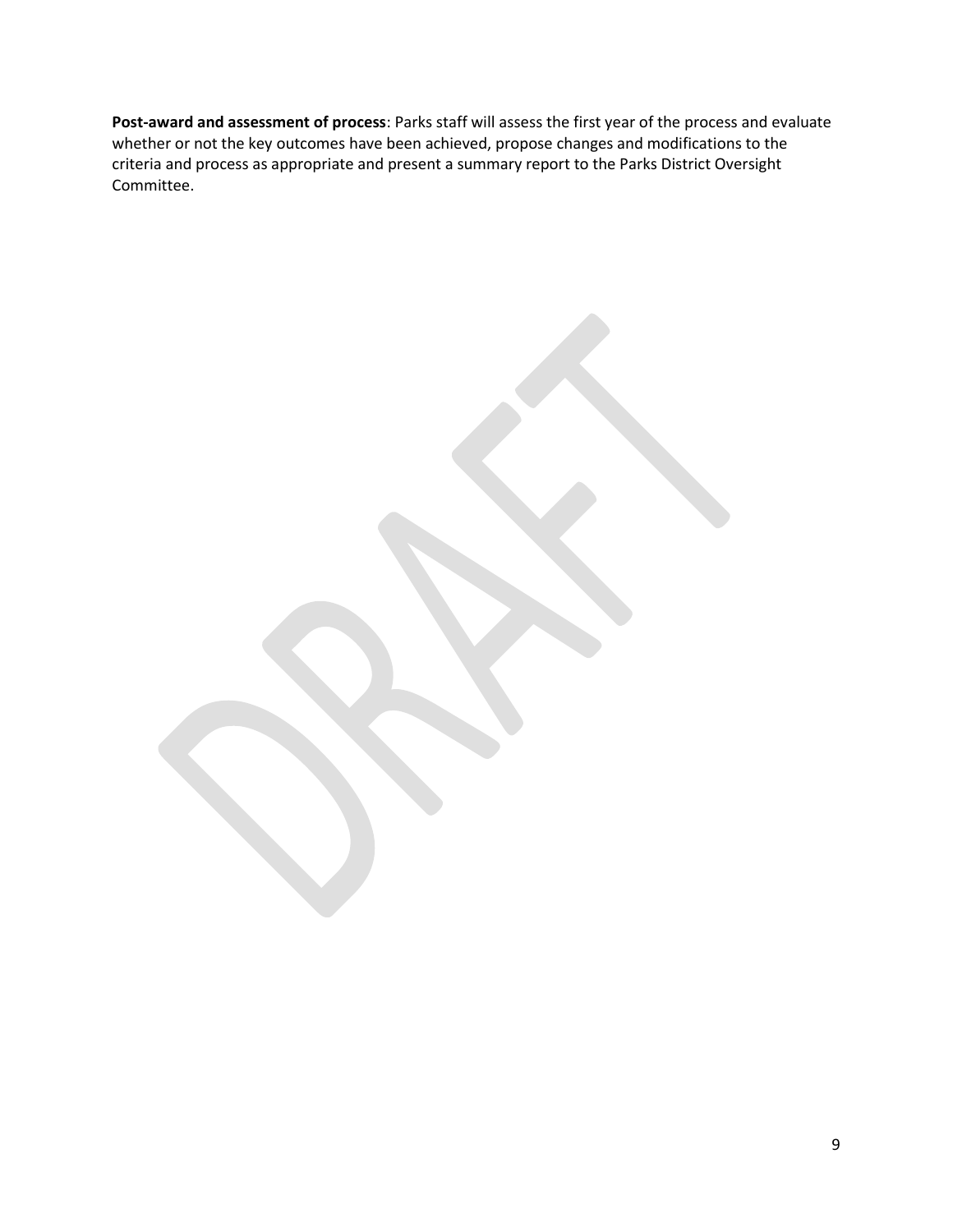# **Attachment A: Major Projects Challenge Fund – DRAFT Scoring**

| <b>Criteria</b> |                                                                                                                                                                                                                                                 | <b>Possible</b><br><b>Score</b> |        | Rationale                                                                       |  |  |
|-----------------|-------------------------------------------------------------------------------------------------------------------------------------------------------------------------------------------------------------------------------------------------|---------------------------------|--------|---------------------------------------------------------------------------------|--|--|
|                 |                                                                                                                                                                                                                                                 | <b>Points</b>                   |        |                                                                                 |  |  |
| a.              | Is it an SPR owned facility                                                                                                                                                                                                                     | $\mathbf 0$                     | Yes/No | Must be yes to qualify for funding                                              |  |  |
| b.              | Is it an identified capital<br>need at a park or park<br>facility that is lacking in<br>funding; is it a large scale<br>project that may be funded<br>from a variety of public and<br>private funding sources with<br>a total construction cost | 0                               | Yes/No | Must be yes to qualify for funding                                              |  |  |
|                 | estimated to be in excess of                                                                                                                                                                                                                    |                                 |        |                                                                                 |  |  |
|                 | \$2 million?                                                                                                                                                                                                                                    |                                 |        |                                                                                 |  |  |
| c.              | Match                                                                                                                                                                                                                                           | 10-30                           |        | $30\%$ match = 10 points                                                        |  |  |
|                 |                                                                                                                                                                                                                                                 |                                 |        | 50% match = $20$ points                                                         |  |  |
|                 |                                                                                                                                                                                                                                                 |                                 |        | 70% match = 30 points                                                           |  |  |
|                 | d. Community Support                                                                                                                                                                                                                            | 20                              |        | High (20 pts): The project is consistent<br>with a Parks Approved Plan or other |  |  |
|                 |                                                                                                                                                                                                                                                 |                                 |        | recent Parks Planning Documents such                                            |  |  |
|                 |                                                                                                                                                                                                                                                 |                                 |        | as Vegetation Management Plans, 2011                                            |  |  |
|                 |                                                                                                                                                                                                                                                 |                                 |        | Parks Development Plan, Neighborhood                                            |  |  |
|                 |                                                                                                                                                                                                                                                 |                                 |        | Matching Fund Plan.                                                             |  |  |
|                 |                                                                                                                                                                                                                                                 |                                 |        |                                                                                 |  |  |
|                 |                                                                                                                                                                                                                                                 |                                 |        | Medium (14 pts): The project is<br>identified in the City of Seattle            |  |  |
|                 |                                                                                                                                                                                                                                                 |                                 |        | Comprehensive Plan or in a Plan                                                 |  |  |
|                 |                                                                                                                                                                                                                                                 |                                 |        | adopted by the City Council such as the                                         |  |  |
|                 |                                                                                                                                                                                                                                                 |                                 |        | North Downtown Park Plan, Ballard                                               |  |  |
|                 |                                                                                                                                                                                                                                                 |                                 |        | Open Space Plan, or Livable South                                               |  |  |
|                 |                                                                                                                                                                                                                                                 |                                 |        | Downtown Planning Study.                                                        |  |  |
|                 |                                                                                                                                                                                                                                                 |                                 |        |                                                                                 |  |  |
|                 |                                                                                                                                                                                                                                                 |                                 |        | Low (7 pts): The project has                                                    |  |  |
|                 |                                                                                                                                                                                                                                                 |                                 |        | demonstrated a high degree of                                                   |  |  |
|                 |                                                                                                                                                                                                                                                 |                                 |        | neighborhood support or involvement                                             |  |  |
|                 |                                                                                                                                                                                                                                                 |                                 |        | as demonstrated through a public                                                |  |  |
|                 |                                                                                                                                                                                                                                                 |                                 |        | review process such as Letters of                                               |  |  |
|                 |                                                                                                                                                                                                                                                 |                                 |        | support from: Neighborhood or                                                   |  |  |
|                 |                                                                                                                                                                                                                                                 |                                 |        | Community Council, District council or                                          |  |  |
|                 |                                                                                                                                                                                                                                                 |                                 |        | other organization representing a                                               |  |  |
|                 |                                                                                                                                                                                                                                                 |                                 |        | neighborhood that is recognized by the                                          |  |  |
|                 |                                                                                                                                                                                                                                                 |                                 |        | City's Department of Neighborhoods.                                             |  |  |
|                 |                                                                                                                                                                                                                                                 |                                 |        | Zero (0 pts): The project is not                                                |  |  |
|                 |                                                                                                                                                                                                                                                 |                                 |        | consistent with any approved plans and                                          |  |  |
|                 |                                                                                                                                                                                                                                                 |                                 |        | has no documented neighborhood                                                  |  |  |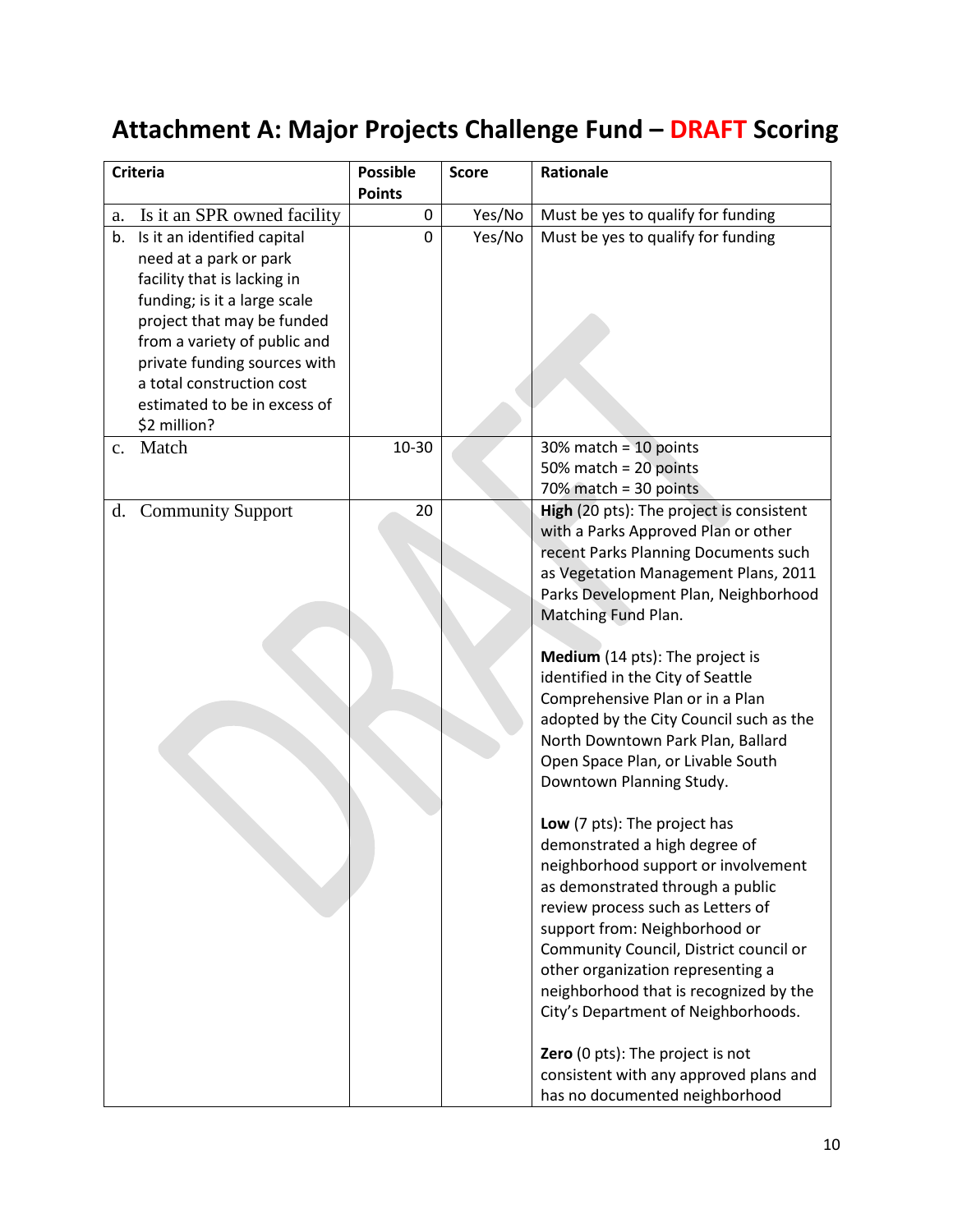| <b>Criteria</b> |                           | <b>Possible</b> | <b>Score</b> | Rationale                                                                      |
|-----------------|---------------------------|-----------------|--------------|--------------------------------------------------------------------------------|
|                 |                           | <b>Points</b>   |              |                                                                                |
|                 |                           |                 |              | support.                                                                       |
| e.              | Located in an underserved | 30              |              | High (30 pts): Scores 7-8 on the                                               |
|                 | and/or under represented  |                 |              | Equitable Prioritization Criteria.                                             |
|                 | community                 |                 |              |                                                                                |
|                 |                           |                 |              | Medium (20 pts): Scores 4-6 on the<br>Equitable Prioritization Criteria.       |
|                 |                           |                 |              |                                                                                |
|                 |                           |                 |              | Low (10 pts): Scores 1-3 on the                                                |
|                 |                           |                 |              | Equitable Prioritization Criteria.                                             |
|                 |                           |                 |              |                                                                                |
|                 |                           |                 |              | Zero (0 pts): Scores 0 or below on the                                         |
|                 |                           |                 |              | Equitable Prioritization Criteria.                                             |
| f.              | <b>Restoration or</b>     | 10              |              | High (10 pts): The project repairs,                                            |
|                 | significantly extend the  |                 |              | replaces or upgrades aging                                                     |
|                 | life of a current park or |                 |              | infrastructure or facilities, extending                                        |
|                 | facility                  |                 |              | their life at least 20 years.                                                  |
|                 |                           |                 |              | Medium (7 pts): The project repairs,                                           |
|                 |                           |                 |              | replaces or upgrades aging                                                     |
|                 |                           |                 |              | infrastructure or facilities, extending                                        |
|                 |                           |                 |              | their life at least 10 years.                                                  |
|                 |                           |                 |              |                                                                                |
|                 |                           |                 |              | Low (3 pts): The project repairs,                                              |
|                 |                           |                 |              | replaces or upgrades aging                                                     |
|                 |                           |                 |              | infrastructure or facilities, extending                                        |
|                 |                           |                 |              | their life at least 3 years.                                                   |
|                 |                           |                 |              |                                                                                |
|                 |                           |                 |              | Zero (0 pts) : No Restoration or no                                            |
|                 |                           |                 |              | extension of life of current park or<br>facility                               |
| g.              | Reduce maintenance and    | 10              |              | High (10 pts): No net increase in the                                          |
|                 | operation costs           |                 |              | City's maintenance and operating costs.                                        |
|                 |                           |                 |              |                                                                                |
|                 |                           |                 |              | Medium (7 pts): The project increases                                          |
|                 |                           |                 |              | the City's maintenance and operating                                           |
|                 |                           |                 |              | costs and a Business, non-profit or                                            |
|                 |                           |                 |              | existing approved community group has                                          |
|                 |                           |                 |              | agreed to take on all maintenance                                              |
|                 |                           |                 |              | responsibilities for a period of at least 5                                    |
|                 |                           |                 |              | years.                                                                         |
|                 |                           |                 |              |                                                                                |
|                 |                           |                 |              | Low (3 pts): The project has minor                                             |
|                 |                           |                 |              | increase to the City's maintenance and<br>operating costs and a Business, non- |
|                 |                           |                 |              | profit or existing approved community                                          |
|                 |                           |                 |              | group has agreed to take on some                                               |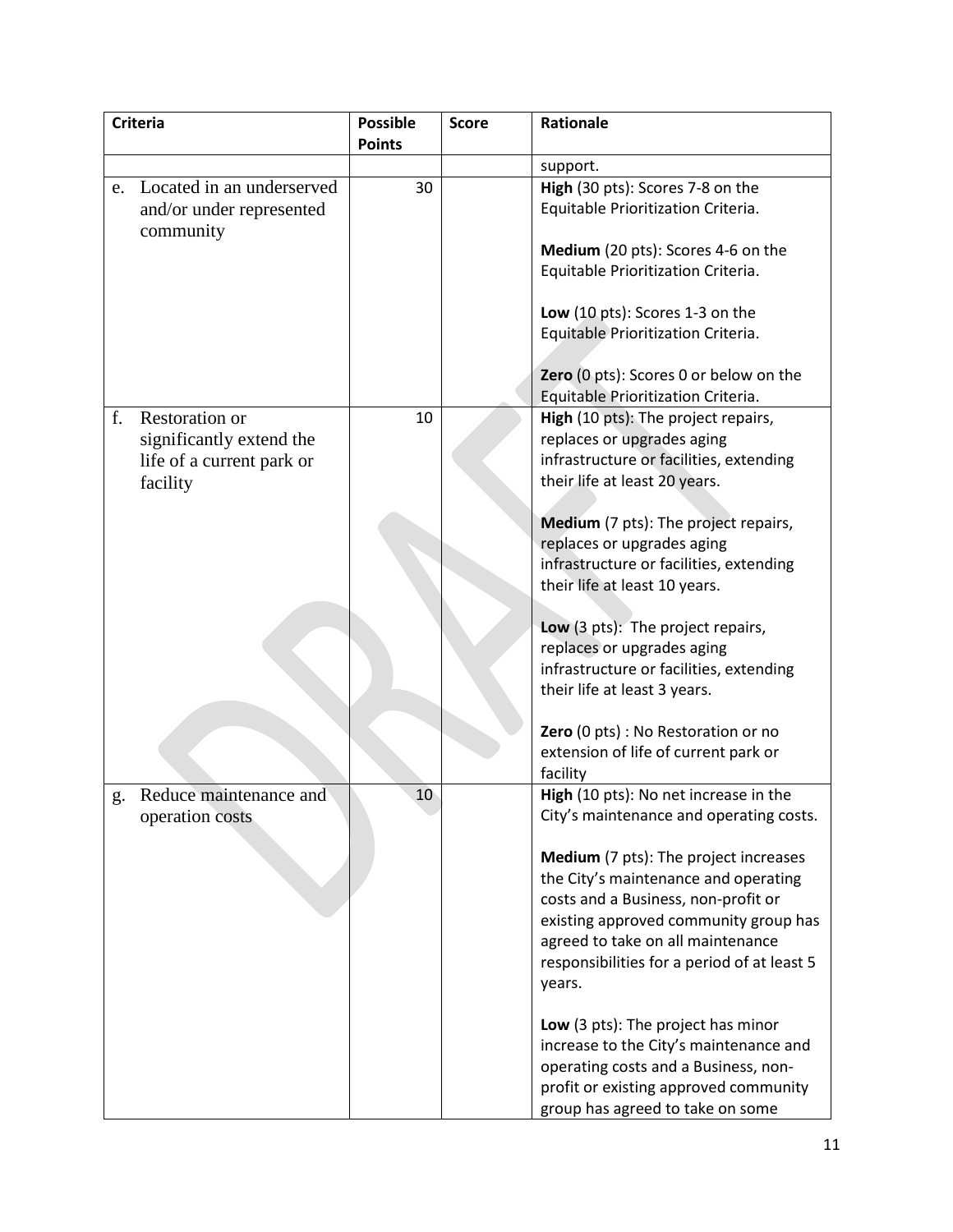| <b>Criteria</b>       | <b>Possible</b> | <b>Score</b> | <b>Rationale</b>                                                                                                                                                                                                                                                                                                                                                                                                                                                                                                                                                               |
|-----------------------|-----------------|--------------|--------------------------------------------------------------------------------------------------------------------------------------------------------------------------------------------------------------------------------------------------------------------------------------------------------------------------------------------------------------------------------------------------------------------------------------------------------------------------------------------------------------------------------------------------------------------------------|
|                       | <b>Points</b>   |              |                                                                                                                                                                                                                                                                                                                                                                                                                                                                                                                                                                                |
|                       |                 |              | maintenance responsibilities for a<br>period of at least 5 years with a net<br>result being reduction of maintenance<br>costs for the Department.<br>Zero (0 pts): The project will                                                                                                                                                                                                                                                                                                                                                                                            |
|                       |                 |              | significantly increase Maintenance and<br><b>Operating Costs.</b>                                                                                                                                                                                                                                                                                                                                                                                                                                                                                                              |
| h. Community benefit  | 20              |              | Projects which will be used by the<br>greater community and not just a<br>limited audience will score higher.<br>Excellent (20 pts), Very Good (17 pts),<br>Good (14 pts), Adequate (10 pts),<br>Questionable (6 pts), Unacceptable (0<br>pts)<br>Project includes meaningful effort<br>to create community participation.<br>Clear community partnerships and<br>support.<br>Reaches diverse audience.<br>• Demonstrates significant impact<br>for community served. (Cultural,<br>Economic, Educationaletc.)<br>Evidence that the facility is well<br>used by the community. |
| <b>Maximum points</b> | 120             |              |                                                                                                                                                                                                                                                                                                                                                                                                                                                                                                                                                                                |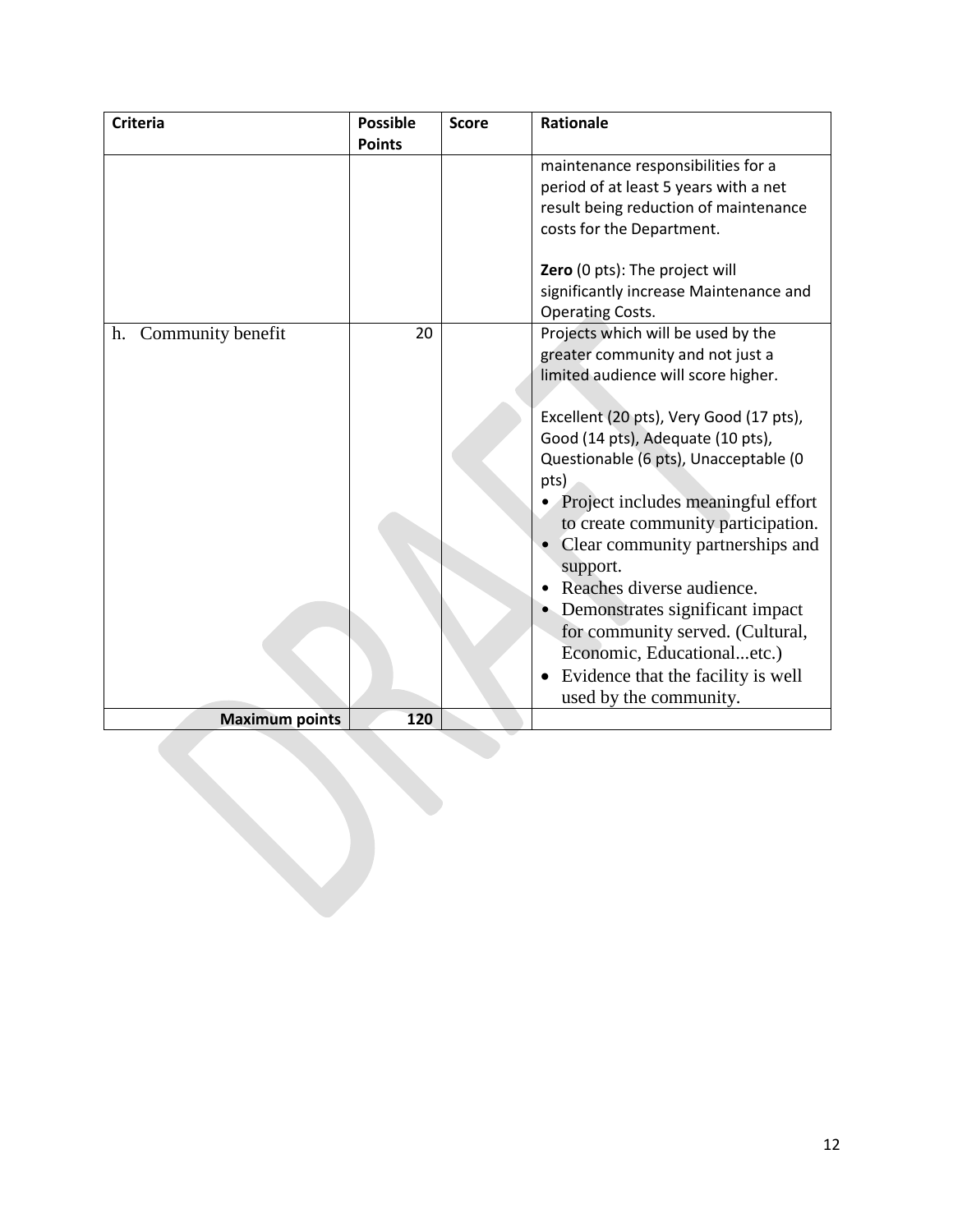

## **Attachment B: Equitable Prioritization Scoring**

| <b>SITE</b>    | <b>TOTAL</b><br><b>POPULATION</b> | $%$ of<br><b>POPULATION</b><br>$\leq 18$ | <b>PERCENTAGE</b><br>of<br><b>UNDERSERVED</b><br><b>POPULATIONS</b><br>$\mathbf{1}$ | <b>ELEMENTARY</b><br><b>SCHOOL</b><br><b>CHILDREN</b><br><b>RECEIVING FREE</b><br>OR REDUCED<br><b>LUNCH</b> | <b>RESIDENTS</b><br><b>BELOW</b><br><b>POVERTY</b><br><b>LEVEL</b> | <b>CRIME</b><br><b>RISK SCORE2</b> | HEALTH <sup>3</sup><br>(Childhood<br>Obesity) | LOW<br><b>FOOD</b><br><b>ACCESS</b> | <b>PUBLIC TRANSP.</b><br>(Method used<br>to commute to<br>work) | <b>SCORE</b> |
|----------------|-----------------------------------|------------------------------------------|-------------------------------------------------------------------------------------|--------------------------------------------------------------------------------------------------------------|--------------------------------------------------------------------|------------------------------------|-----------------------------------------------|-------------------------------------|-----------------------------------------------------------------|--------------|
| <b>SEATTLE</b> | 624,681                           | 15.4% / SCORE                            | 33.3% / SCORE                                                                       | <b>38% / SCORE</b>                                                                                           | 13.6% / SCORE                                                      | <b>232 / SCORE</b>                 | <b>13% / SCORE</b>                            | $YES = 1$<br>$NO = -1$              | 19.2% / SCORE                                                   |              |
|                |                                   |                                          |                                                                                     |                                                                                                              |                                                                    |                                    |                                               |                                     |                                                                 |              |
|                |                                   |                                          |                                                                                     |                                                                                                              |                                                                    |                                    |                                               |                                     |                                                                 |              |
|                |                                   |                                          |                                                                                     |                                                                                                              |                                                                    |                                    |                                               |                                     |                                                                 |              |
|                |                                   |                                          |                                                                                     |                                                                                                              |                                                                    |                                    |                                               |                                     |                                                                 |              |
|                |                                   |                                          |                                                                                     |                                                                                                              |                                                                    |                                    |                                               |                                     |                                                                 |              |
|                |                                   |                                          |                                                                                     |                                                                                                              |                                                                    |                                    |                                               |                                     |                                                                 |              |
|                |                                   |                                          |                                                                                     |                                                                                                              |                                                                    |                                    |                                               |                                     |                                                                 |              |
|                |                                   |                                          |                                                                                     |                                                                                                              |                                                                    |                                    |                                               |                                     |                                                                 |              |
|                |                                   |                                          |                                                                                     |                                                                                                              |                                                                    |                                    |                                               |                                     |                                                                 |              |
|                |                                   |                                          |                                                                                     |                                                                                                              |                                                                    |                                    |                                               |                                     |                                                                 |              |
|                |                                   |                                          |                                                                                     |                                                                                                              |                                                                    | e i                                |                                               |                                     |                                                                 |              |
|                |                                   |                                          |                                                                                     |                                                                                                              |                                                                    |                                    |                                               |                                     |                                                                 |              |
|                |                                   |                                          |                                                                                     |                                                                                                              |                                                                    |                                    |                                               |                                     |                                                                 |              |

Criteria Scoring:

Higher than city average  $= 1$ Lower than City Average = -1

- 1. In the United States, people of color and low-income earners typically occupy the urban core and/or low-income inner ring suburbs where green space is either scarce or poorly maintained. Wealthier households often reside on the suburban periphery where greenspace is abundant, well-serviced, and well-maintained (Heynen, Perkins, & Roy, 2006).
- 2. Low-income and public housing residents may experience cumulative trauma resulting from daily stressors of violence and concentrated poverty, as well as historic and structural conditions of racism and disenfranchisement (Collins, et al., 2010) Long-standing studies show a relationship between the absence, or inaccessibility, of parks and open space with high crime rates, depression and other urban maladies. (Louv, 2005)
- 3. Park proximity plays an important role in promoting higher levels of park use and physical activity amongst diverse populations, particularly for youth. (NRPA, 2014)